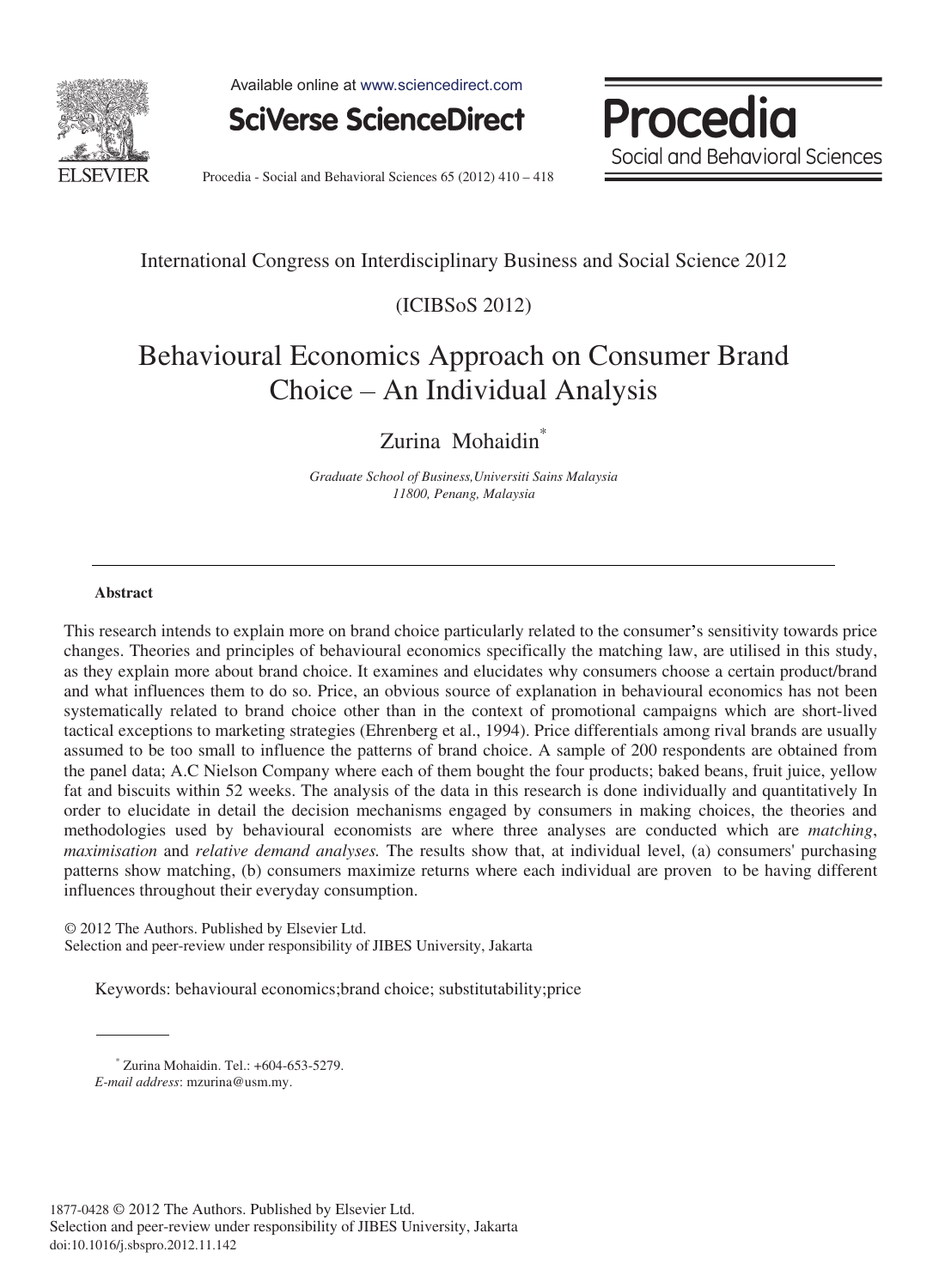### **1. Introduction**

Behavioural economics is defined as 'a commitment to empirical testing of the neoclassical assumptions of human behaviour (Simon 1987, p. 221). It emerged as a sub-discipline of economics. The traditional classical and neo-classical economics rest on assumptions that people have rational preferences and maximise utility based on full and relevant information. Economics has not simply been the study of the allocation of scarce resources but rather has been the study of the rational allocation of scarce resources (Simon 1983, p. 445). It is well known for its analytic approach, where great emphasis is placed on mathematical model and formulation. Individuals, according to economists, are bound to behave in a way that could maximise their utility or self-interests. According to Simon (1983), traditional economic theory assumes an individual as an 'Economic Man'; a rational individual who has knowledge of every aspect of his environment, is well-organised with a stable system of preferences and good at calculation; all of these criteria enable him to reach the highest point on his preference scale. The Economic Man is described as being rational in the pursuit of his self-interest, implying that individuals behave in order to maximise utility (Herrnstein 1990a). Rational behaviour itself is behaviour that maximises utility and this utility can be equally substituted with pleasure or well being (Rachlin 1980). Criticisms have been made of this theory, as humans are believed to behave irrationally when it comes to making decisions. They are limited by a number of constraints; thus the economist's view on rationality and optimisation are said to be misleading. Rachlin et al (1976) argue that if basic axioms of demand theory like 'more is better than less' are not even consistently observed in animal behaviour studies, these principles are likely to be even more inappropriate in the context of human behaviour. Economics has traditionally been concerned with *what* decisions are made rather than *how* the decisions are made (Simon 1982).

Herbert Simon in the 1950s took a step in reunifying psychology and economics. Cognitive psychology was then brought back to shed these arguments and created interests to the economic theory. Theories of bounded rationality were then introduced by Simon (1957) as theories that incorporate constraints of the information-processing capabilities of the individual. According to this theory, people do make rational decisions but within certain limits and these limitations include time, money, information, and so forth. Economic concepts are applicable and significant in behavioural analysis. Similarly, the behavioural approach can be applied meaningfully in economic studies. Thus, a combination of both concepts and theories employed could lead to a greater understanding of the interaction between behaviour and the economic variables and is held to be able to explain human behaviour, with promising findings and outcomes. Behavioural economics was established on the basis of psychology and economics with the intent to investigate actual human behaviour constrained by their bounded rationality (Simon 1987). It combines the theory of economics with the content of operant psychology (Winkler and Burkhard 1990) in an attempt to explain the theory of economics with psychologically and cognitively approach. It lies between the disciplines of pure economics and psychology. The two principal objectives for bringing psychology into economics are broadening the behavioural basis of economic analysis and expanding the limits of applicability of economic theory (Albanese 1988, p. 10). Behavioural economics refers to the area of economic research concerned with predicting and controlling human behaviour (Kagel and Winkler 1972) and reveals human limitations and complexities in its investigation and experiments. It promises empirical techniques and findings in the pursuit of understanding and predicting how consumers allocate the available economic resources for purchase and consumption (Pratt 1972).

### **1. The Matching Law**

Rachlin et al (1981) state that all behaviour is choice behaviour; hence, the objective of behavioural psychologist is to predict behaviour in making choices. Herrnstein s General Matching Law (1970) predicts